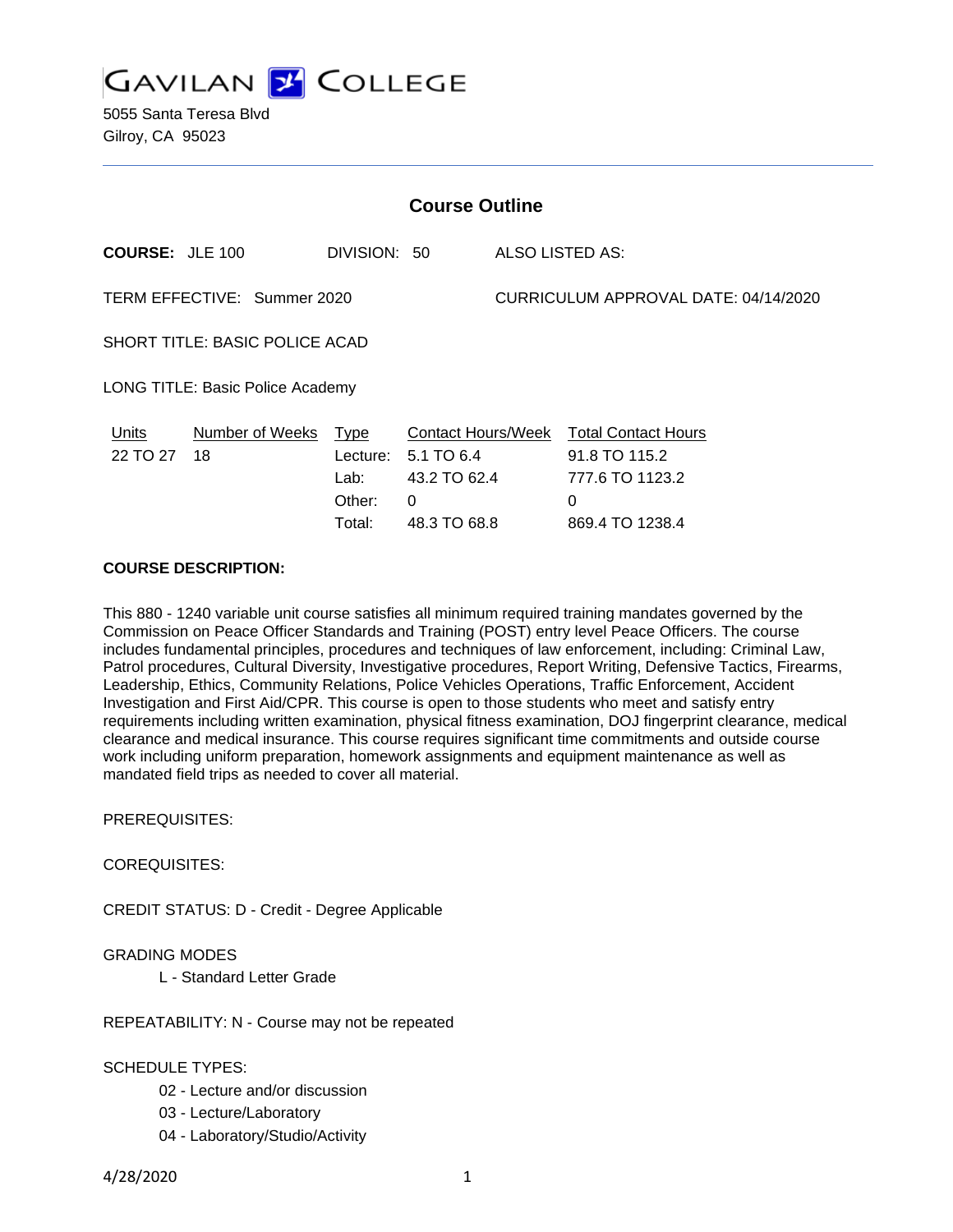## **STUDENT LEARNING OUTCOMES:**

By the end of this course, a student should:

1. Demonstrate required competency as determined by the Commission on Peace Officer Standards and Training including firearms qualification, defensive tactics, Emergency Vehicle Operations, psychomotor testing and cognitive assessment on various learning domains.

2. Recognize crime elements, classifications and definitions involving crimes against persons and crimes against property.

3. Recognize a peace officers role and legal responsibility when conducting person stops including consensual encounters, search and seizure, as well as the protections provided by constitutional law, statutory law, and case law against unreasonable searches and seizures. detentions and arrests.

4. Demonstrate effective communication, both orally and writing, when constructing crime reports, testifying in court and presenting information to peers, superiors and the community.

5. Students will compare and respect the complexities of cultural diversity to develop skills necessary for identifying and responding to California's changing communities.

## **CONTENT, STUDENT PERFORMANCE OBJECTIVES, OUT-OF-CLASS ASSIGNMENTS**

Curriculum Approval Date: 04/14/2020

Lecture and lab content are coordinated to provide lecture and hands-on activities at the same time. CONTENT:

- 1. Leadership, Professionalism & Ethics (12 hours)
- 2. Criminal Justice System ((2 hours)
- 3. Policing in the Community ( 21 hours)
- 4. Victimology (3 hours)
- 5. Crisis Intervention (6 hours)
- 6. Introduction to Criminal Law (4 hours)
- 7. Property Crimes (8 Hours)
- 8. Crimes Against Persons (8 hours)
- 9. General Criminal Statutes (2 hours)
- 10. Crimes Against Children (6 hours)
- 11. Sex Crimes (6 hours)
- 12. Juvenile Law and Procedures (4 hours)
- 13. Controlled Substances (13 hours)
- 14. A.B.C. Law (2 hours)
- 15. Laws of Arrest (12 hours)
- 16. Search and Seizure (12 hours)
- 17. Presentation of Evidence (8 hours)
- 18. Investigative Report Writing (72 hours)
- 19. Vehicle Operations ? Slow Speed, High Speed, Pursuit (32 Hours)
- 20. Use of Force (20 hours)
- 21. Patrol Procedures (16 hours)
- 22. Vehicle Pullovers (18 hours)
- 23. Crimes-In-Progress (20 hours)
- 24. Handling Disputes/ Crowd Control (8 hours)
- 25. Domestic Violence (12 hours)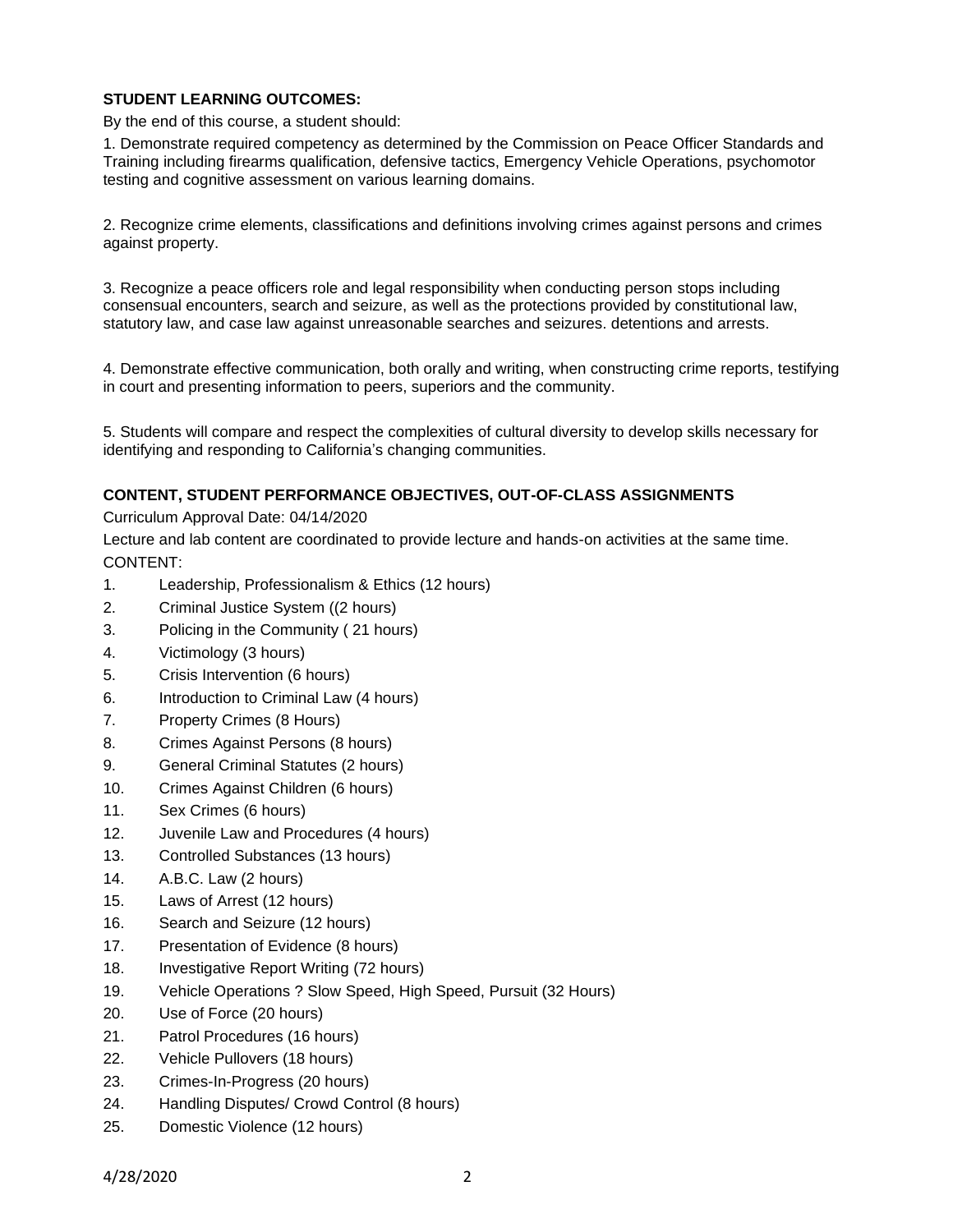- 26. Unusual Occurrences (4 hours)
- 27. Missing Persons (4 hours)
- 28. Traffic Enforcement (18 hours)
- 29. Traffic Collision Investigation (16 hours)
- 30. Crime Scenes, Evidence and Forensics (29 hours)
- 31. Custody ( 10 hours)
- 32. Lifetime Fitness (61 hours)
- 33. Arrest Methods / Defensive Tactics (75 hours)
- 34. First Aid and C.P.R (21 hours)
- 35. Firearms / Chemical Agents (72 hours)
- 36. Information Systems (4 hours)
- 37. People with Disabilities (15 hours)
- 38. Gang Awareness (8 hours)
- 39. Crimes Against the Justice System (4 hours)
- 40. Weapons Violations (4 hours)
- 41. Hazardous Materials Awareness (4 hours)
- 42. Cultural Diversity / Discrimination (24 hours)
- 43. Emergency Management (12 hours)
- 44. Special Operations Response (3 hours)
- 45. Stress Management ( 8 hours)
- 46. Adult Learning ( 3 hours)
- 47. Professional Orientation (15 hours)
- 48. Drill and Inspection ( 11 hours)
- 49. POST Testing (11 hours)
- 50. Scenario Testing (80 hours)
- 51. Agency Specific

# Lab Content:

Lecture and lab content are coordinated to provide lecture and hands-on activities at the same time.

- 1. Leadership, Professionalism & Ethics (12 hours)
- 2. Criminal Justice System ((2 hours)
- 3. Policing in the Community ( 21 hours)
- 4. Victimology (3 hours)
- 5. Crisis Intervention (6 hours)
- 6. Introduction to Criminal Law (4 hours)
- 7. Property Crimes (8 Hours)
- 8. Crimes Against Persons (8 hours)
- 9. General Criminal Statutes (2 hours)
- 10. Crimes Against Children (6 hours)
- 11. Sex Crimes (6 hours)
- 12. Juvenile Law and Procedures (4 hours)
- 13. Controlled Substances (13 hours)
- 14. A.B.C. Law (2 hours)
- 15. Laws of Arrest (12 hours)
- 16. Search and Seizure (12 hours)
- 17. Presentation of Evidence (8 hours)
- 18. Investigative Report Writing (72 hours)
- 19. Vehicle Operations ? Slow Speed, High Speed, Pursuit (32 Hours)
- 20. Use of Force (20 hours)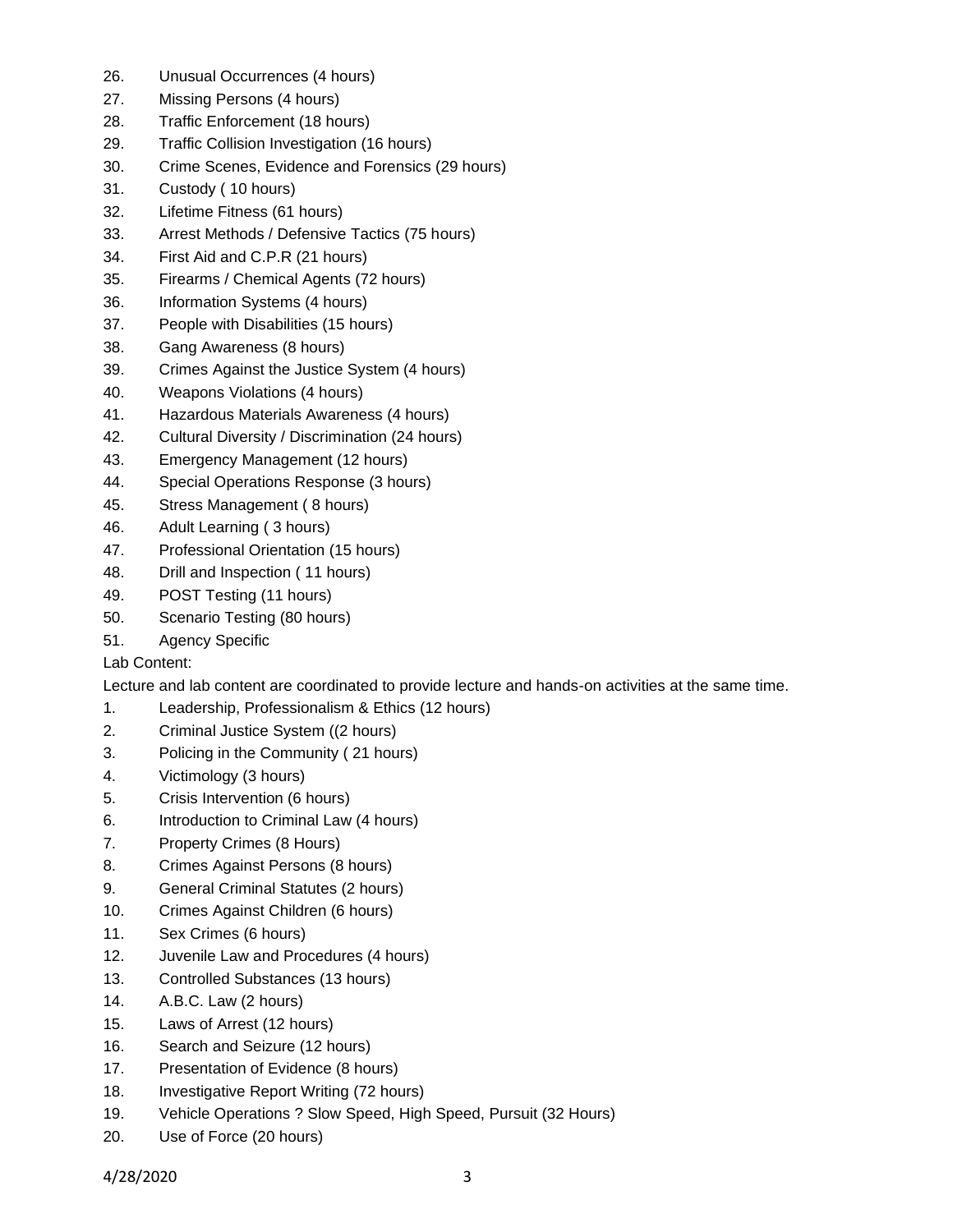- 21. Patrol Procedures (16 hours)
- 22. Vehicle Pullovers (18 hours)
- 23. Crimes-In-Progress (20 hours)
- 24. Handling Disputes/ Crowd Control (8 hours)
- 25. Domestic Violence (12 hours)
- 26. Unusual Occurrences (4 hours)
- 27. Missing Persons (4 hours)
- 28. Traffic Enforcement (18 hours)
- 29. Traffic Collision Investigation (16 hours)
- 30. Crime Scenes, Evidence and Forensics (29 hours)
- 31. Custody ( 10 hours)
- 32. Lifetime Fitness (61 hours)
- 33. Arrest Methods / Defensive Tactics (75 hours)
- 34. First Aid and C.P.R (21 hours)
- 35. Firearms / Chemical Agents (72 hours)
- 36. Information Systems (4 hours)
- 37. People with Disabilities (15 hours)
- 38. Gang Awareness (8 hours)
- 39. Crimes Against the Justice System (4 hours)
- 40. Weapons Violations (4 hours)
- 41. Hazardous Materials Awareness (4 hours)
- 42. Cultural Diversity / Discrimination (24 hours)
- 43. Emergency Management (12 hours)
- 44. Special Operations Response (3 hours)
- 45. Stress Management ( 8 hours)
- 46. Adult Learning ( 3 hours)
- 47. Professional Orientation (15 hours)
- 48. Drill and Inspection ( 11 hours)
- 49. POST Testing (11 hours)
- 50. Scenario Testing (80 hours)
- 51. Agency Specific (360 hours)

# **METHODS OF INSTRUCTION:**

Lecture, discussion and demonstration will serve as the medium of instruction. Audio-visual aids will be utilized as they facilitate meaningful instruction. Regular assignments will be made for out-of-class study and research. Individual guidance will be provided as required.

# **OUT OF CLASS ASSIGNMENTS**:

Required Outside Hours: 183 Assignment Description: Weekly Written assignments Daily Uniform Preparation Weekly Quiz Preparation Reading Assignments POST Learning Domains Research Project - Juvenile Law Scenario Preparation - Vehicle Operations,Conflict Resolution, Use of Force, Local Procedures, Leadership, Communication, Ethics, and Stress Tolerance, Officer Safety, Stress Tolerance,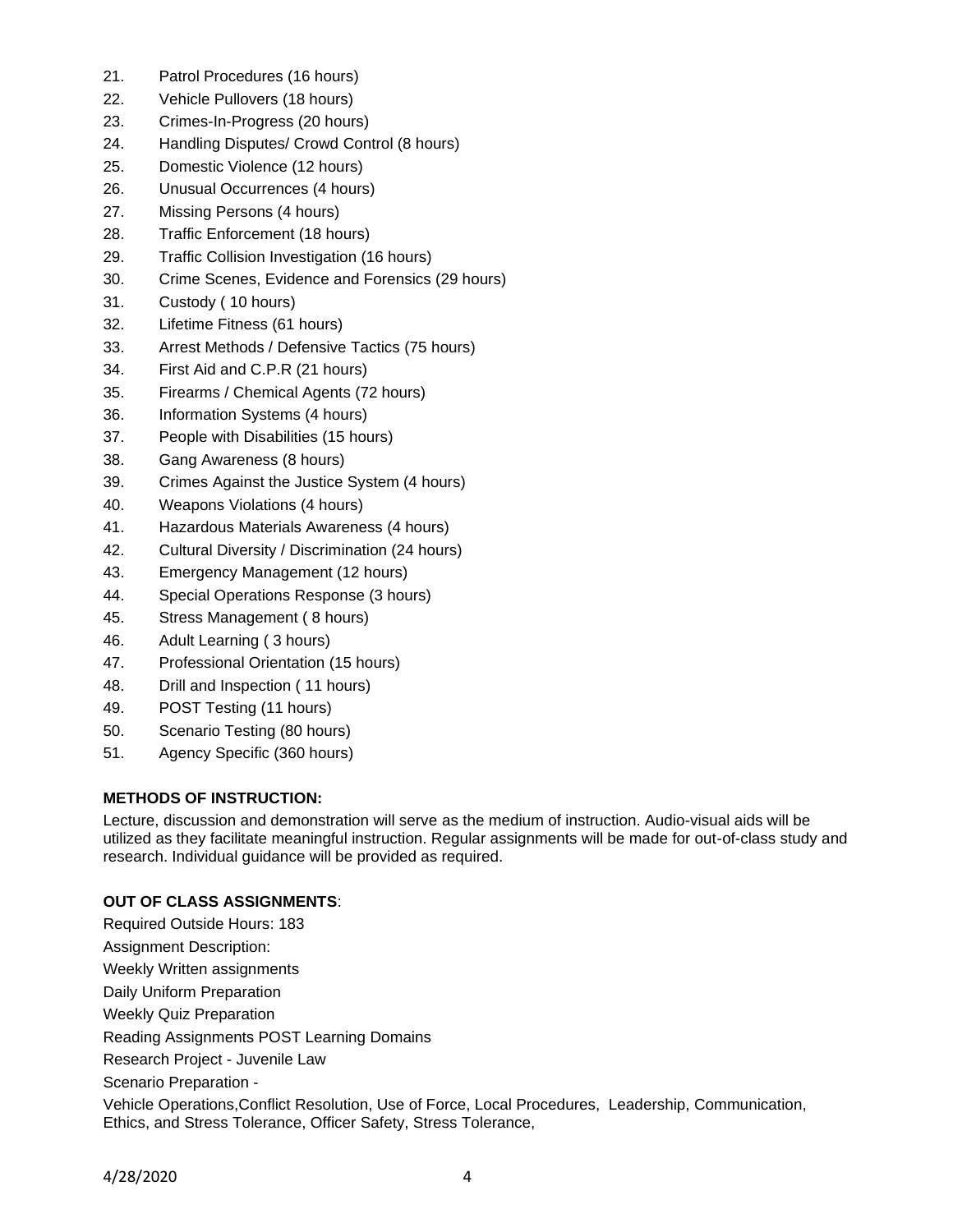### **METHODS OF EVALUATION:**

Writing assignments

Percent of total grade: 25.00 %

Student will complete weekly police reports on scenarios / class exercises, evaluated using POST standards by instructor

Problem-solving assignments

Percent of total grade: 25.00 %

Students will complete scenarios on Problem Solving, Legal Authority and Officer Safety to be evaluated by instructors using POST standards.

Skill demonstrations

Percent of total grade: 25.00 %

Students will compete scenarios and skills demonstration on Vehicle Operations,Conflict Resolution, Use of Force, Local Procedures, Leadership, Communication, Ethics, and Stress Tolerance, to be evaluated by instructor using POST standards.

Objective examinations

Percent of total grade: 25.00 %

POST Learning Domain Exam

### **REPRESENTATIVE TEXTBOOKS:**

CA DMV. California Vehicle Code. Thomson West,2020. or most current edition. ISBN: 9780314679536 Reading Level of Text, Grade: 12 Verified by: Doug Achterman State of California. California Penal Code. Thomson West,2020. or most current edition. ISBN: 9780314679482 Reading Level of Text, Grade: 12 Verified by: Doug Achterman

### **Recommended Representative Textbooks**

California Peace Officers Standards and Training . POST Learning Domains . California : POST ,2020. Required POST Learning Domains will be given on CD to all students Reading Level of Text, Grade: 12